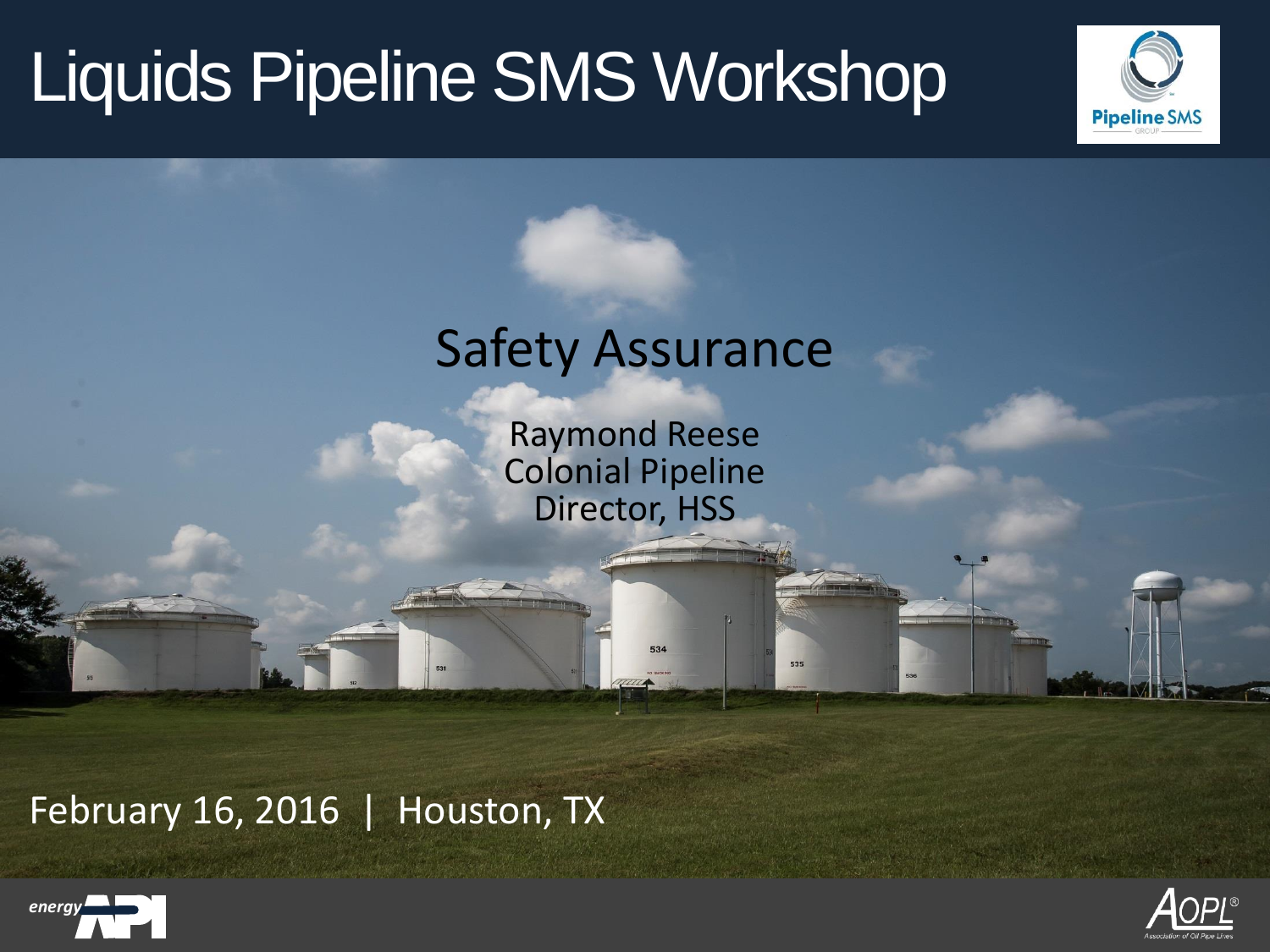#### **Pipeline Operators Shall Evaluate:**

- The application of PSMS
- Progress toward effective risk management
- Continual pipeline safety performance improvement



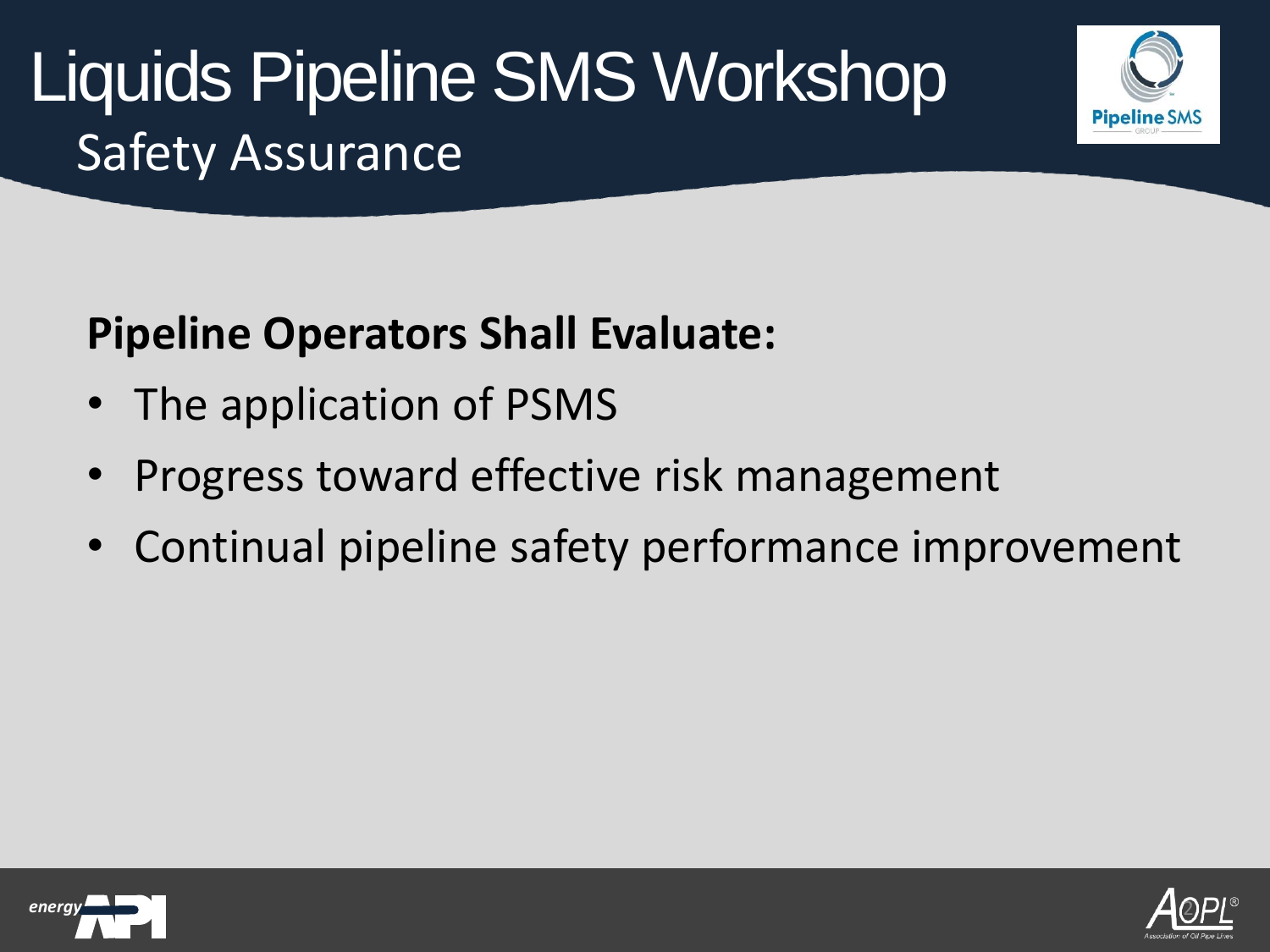

**Operators Shall** use audits to examine conformity of the PSMS

- Include service providers and contractors
- Maintain procedures for planning, conducting, and documenting audits and evaluations
- Consider the results of previous audits
- Place greater weight on processes involving higher safety risk and business criticality



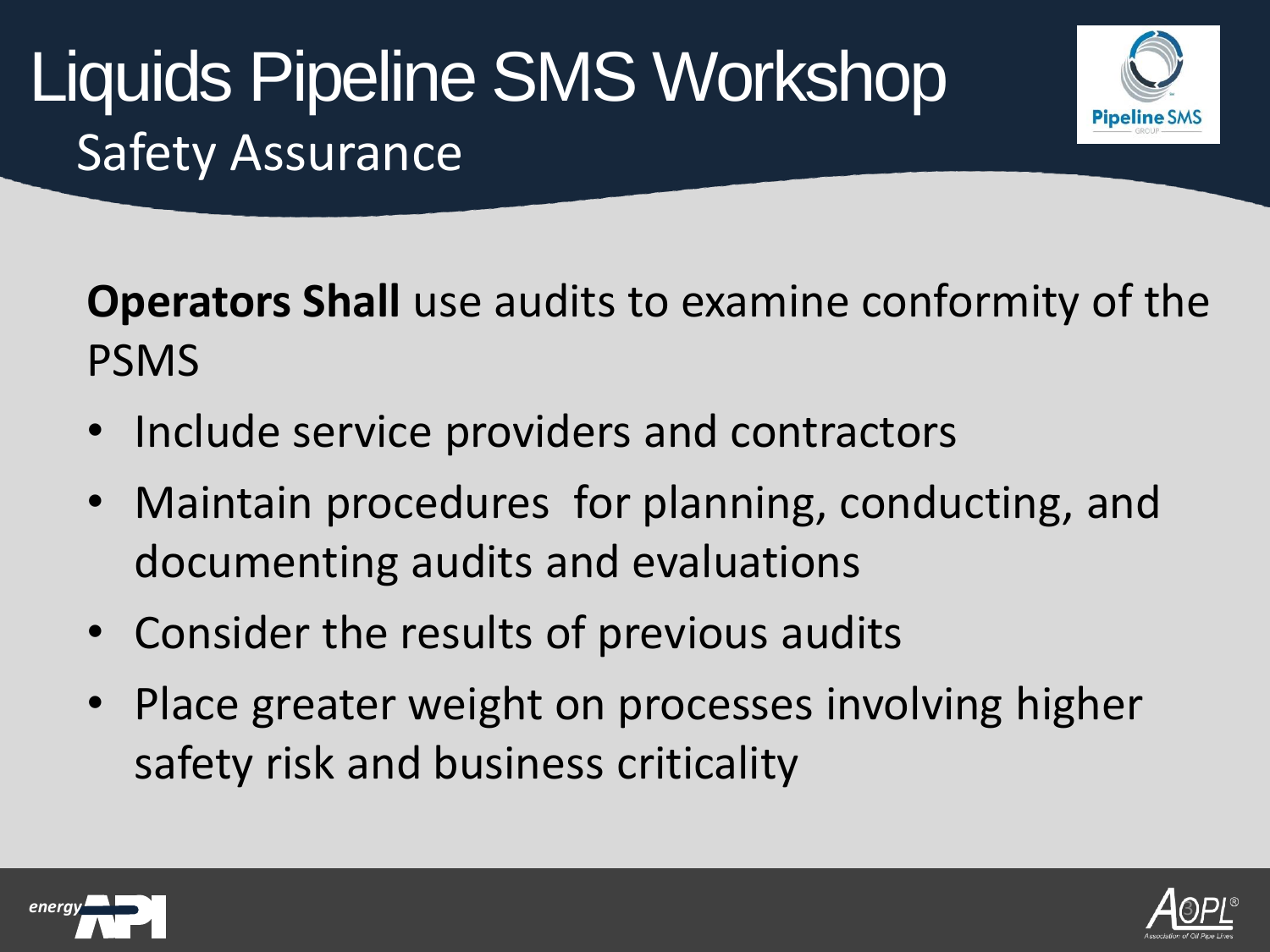



• Assure each of the elements of the PSMS are audited at least once every three years

An audit may be performed by external professionals or internal personnel not involved in the work of the PSMS or the operations being audited



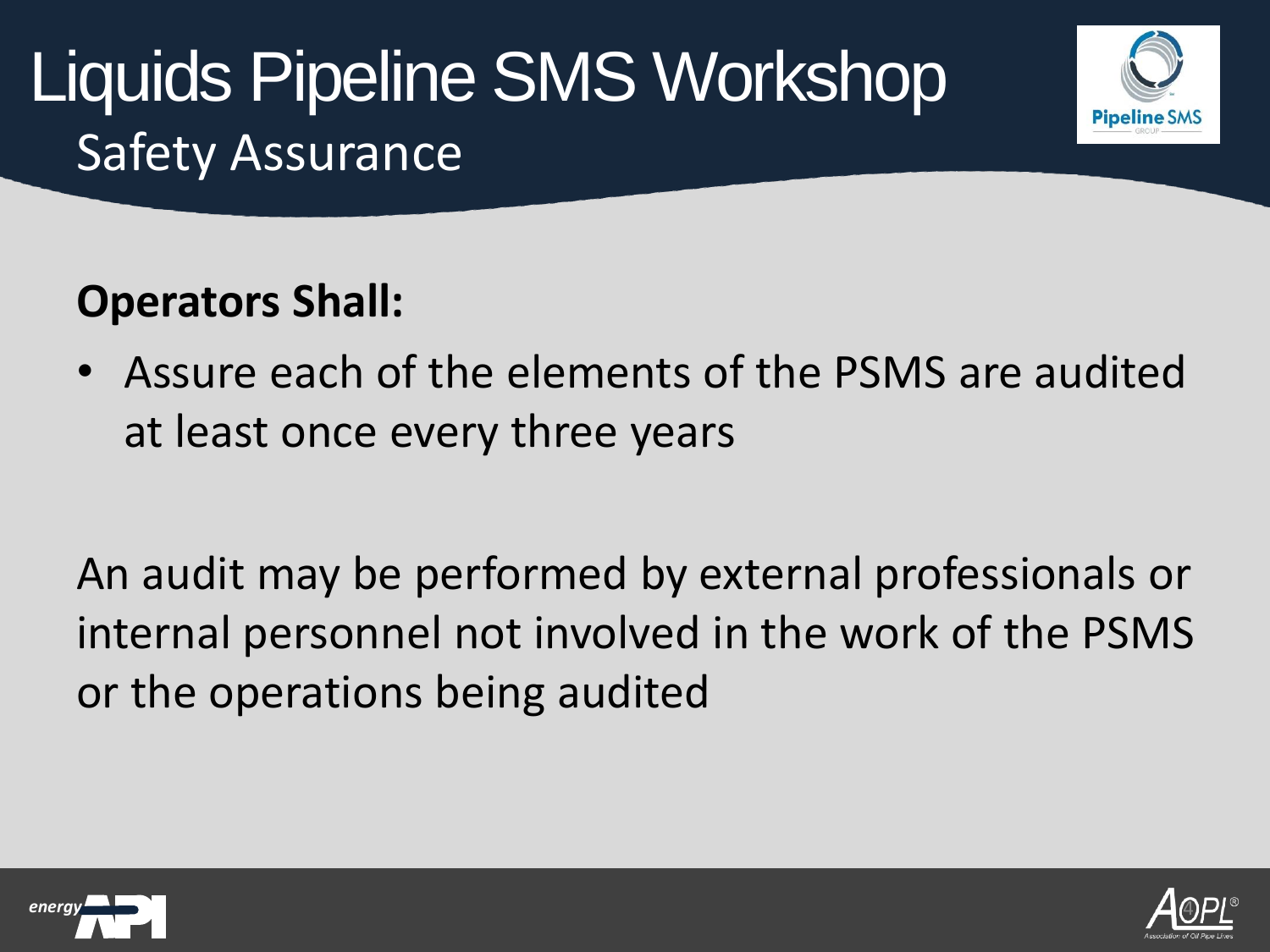

#### **Operators Shall Evaluate and Assess:**

- The effectiveness of risk management and progress made toward improving pipeline safety performance
- Safety culture
- Processes and procedures and the maturity of their implementation



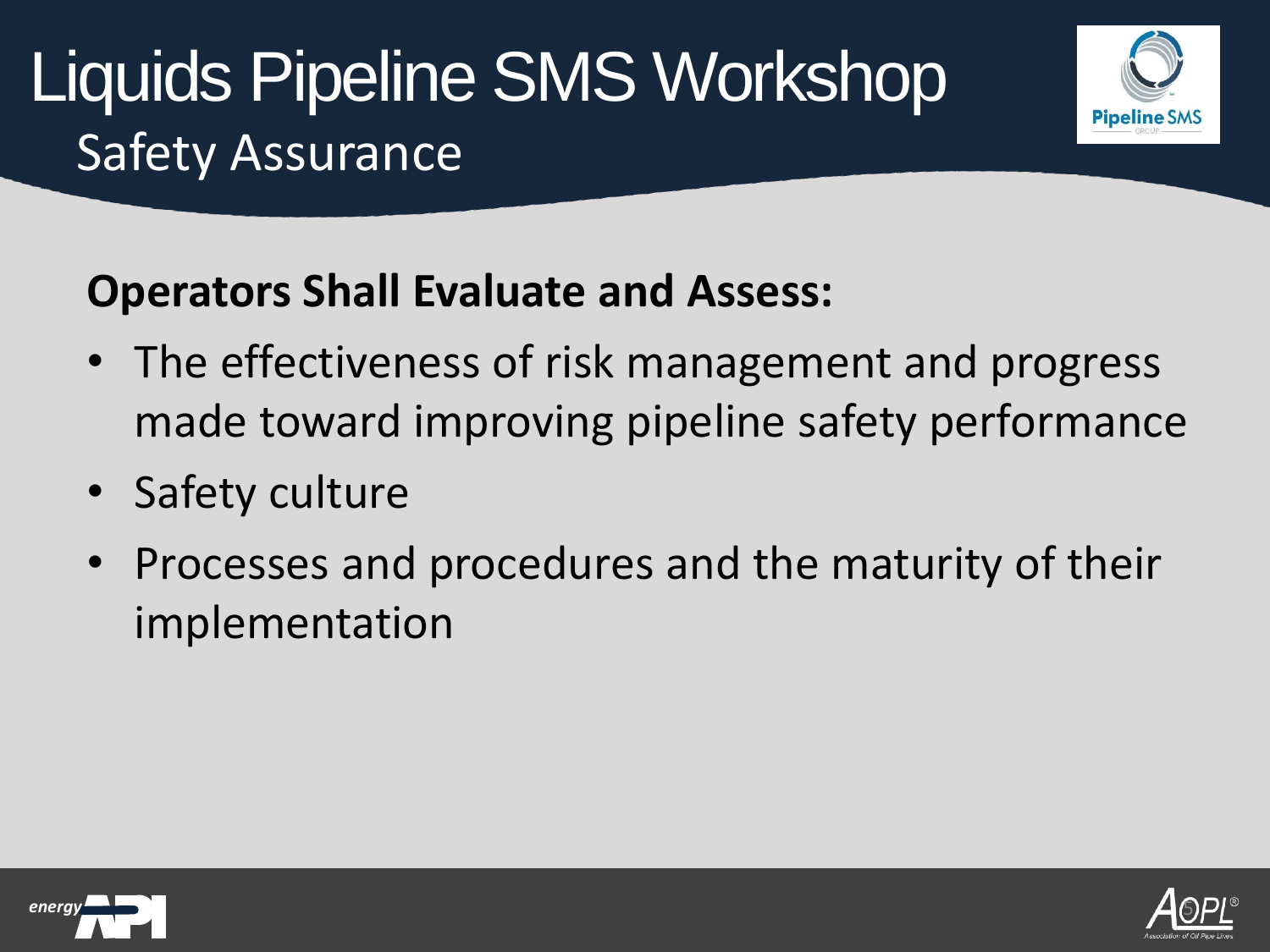

### **Operator Shall Establish & Maintain a Reporting and Feedback Process:**

- Include employees and contractors
- Review the benefits and drawbacks of an anonymous and/or non-punitive system
- Monitor data to identify new and emerging risks and to evaluate performance of risk mitigation



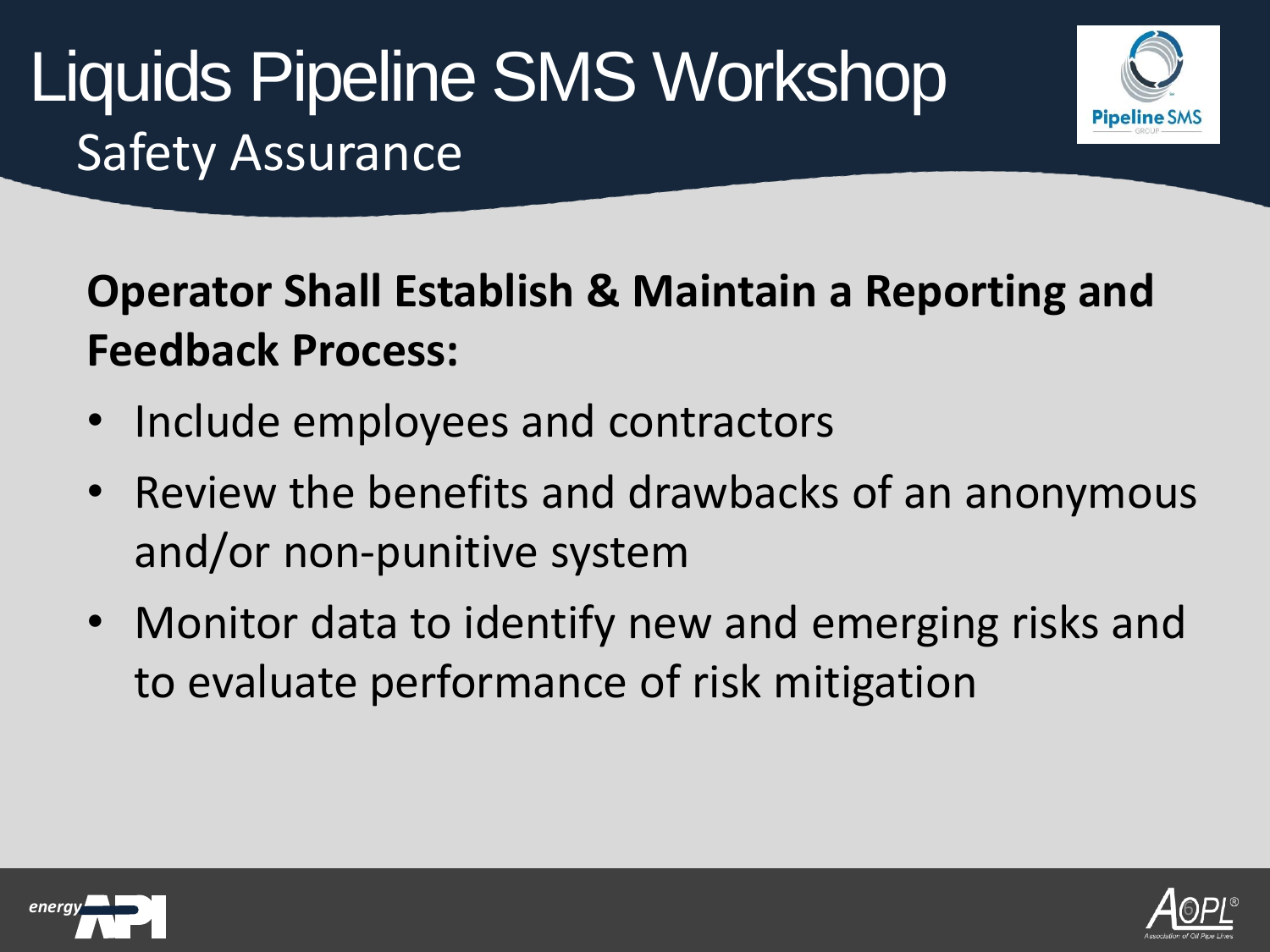

- Measure the effectiveness of risk management
- Measure the effectiveness and adequacy of the PSMS
- Identify, collect & analyze data generated from:
	- Operations and maintenance
	- Integrity management
	- Audits and evaluations
	- Management reviews & other relevant sources